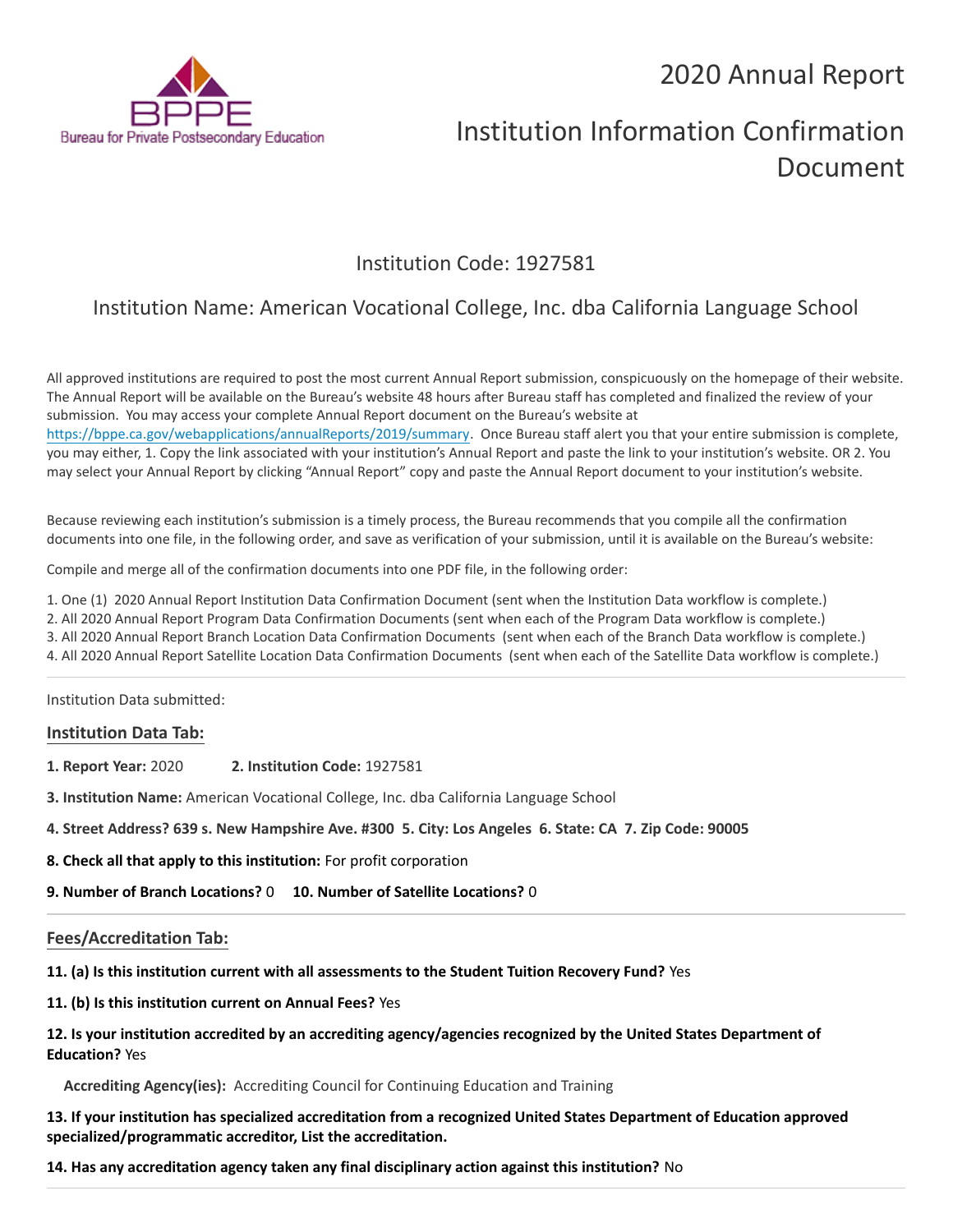### **Financial Tab:**

#### **15. Does your institution participate in federal financial aid programs under Title IV of the Federal Higher Education Act? No**

What is the total amount of Title IV funds received by your institution in this Reporting Year?

#### **16. Does your institution participate in veterans' financial aid education programs?** No

What is the total amount of veterans' financial aid funds received by your institution in this Reporting Year?

#### **17. Does your institution participate in the Cal Grant program?** No

What is the total amount of Cal Grant funds received by your institution in this Reporting Year?

#### **18. Is your institution on the California's Eligible Training Provider List (ETPL)?** No

#### **19. Is your institution receiving funds from the Workforce Innovation and Opportunity Act (WIOA) Program?** No

**20. Does your Institution participate in, or offer, any other state or federal government financial aid programs? (i.e., vocational rehab…)** : No

If yes, please provide the name of the financial aid program.

What is the total amount of any other state of federal funds received by your institution in the reporting year? \$0.00

#### **21. The percentage of institutional income that was derived from public funding.** 0

**22. Does your Institution participate in, or offer any non-government financial aid programs? (i.e., private grants/loans, institutional grants/loans) : No**

**22a. You indicated "Yes" for #22, please provide the name of the financial aid programs below.**: N/A

**23. The percentage of institutional income in the reporting year derived from any non-government financial aid. : 0**

**24. Enter the most recent three-year cohort default rate reported by the U.S. Department of Education for this institution, if applicable.: 0**

**25. Provide the percentage of the students who attended this institution during this Reporting Year who received federal student loans to help pay their cost of education at the school.: 0**

**26. Provide the average amount of federal student loan debt of graduates who took out federal student loans at this institution. : \$0.00**

## **Offerings Tab:**

- **27. Total number of students enrolled at this institution?** 260
- **28. Number of Doctorate Degree Programs Offered?** 0
- **29. Number of Students enrolled in Doctorate programs at this institution?** 0
- **30. Number of Master Degree Programs Offered?** 0
- **31. Number of Students enrolled in Master programs at this institution?** 0
- **32. Number of Bachelor Degree Programs Offered?** 0
- **33. Number of Students enrolled in Bachelor programs at this institution?** 0
- **34. Number of Associate Degree Programs Offered?** 0
- **35. Number of Students enrolled in associate programs at this institution?** 0
- **36. Number of Diploma or Certificate Programs Offered?** 17
- **37. Number of Students enrolled in diploma or certificate programs at this institution? 260**